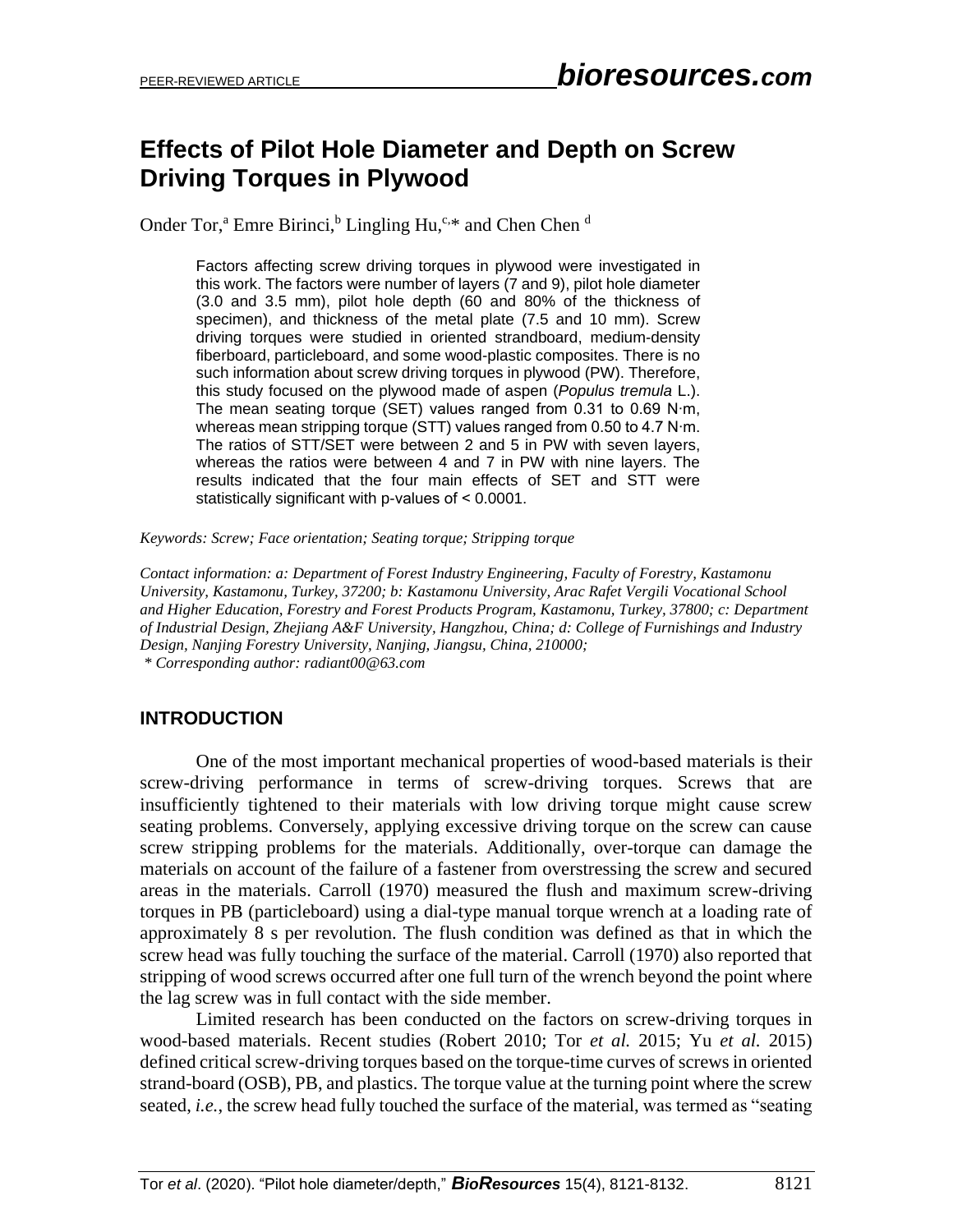torque" (SET). Turning the screw beyond the SET point began the process of tightening the tested material. The torque dropped when the turning torque passed its maximum value, which was the second peak, termed as "stripping torque" (STT). The sharp drop in the screw-driving torque beyond the second peak was because of the formed threads being stripped by the screws. Tor *et al.* (2015, 2016) evaluated the effects wood-based composite type, embedded screw orientation, and pilot hole diameters on critical torques through driving screws into 18.26-mm-thick OSB and PB materials. Yu *et al.* (2015) investigated the effects of pilot hole diameter, embedded screw orientation, and PB type (19 mm thick) on critical torques through driving screws into 19-mm-thick PB materials. The National Particleboard Association (1968) reported that the maximum torque required to set a No. 8 wood, or self-tapping screw, in PB materials ranged from 2.26 to 5.65 N∙m. The combinations with ratios greater than three are suitable for using power tools, but for those combinations with ratios less than three, more skills are required from the operators (Robert 2010).

Studies have shown that driving screws into any kind of materials by manual, pistol-grip powered, or battery-powered screwdrivers may cause health problems, such as cumulative injuries, which occur in connective soft tissues, especially to tendons and their sheaths (Kroemer 1989). These kinds of injuries are called Cumulative Trauma Disorders (CTD), and they are caused or aggravated by repetitive motions, including forceful movements, sustained or constrained postures, and vibrations. They are common in the hand-wrist-forearm area and in the shoulders and neck. This disorder is additionally called rheumatic disease, cervicobrachial disorder, over-use injury, cumulative trauma injury, repetitive motion injury, repetition strain injury, and osteoarthritis (Chatterjee 1987; Corlett 1988; Armstrong *et al.* 1999). Carpal tunnel syndrome is one of the most common problems that increase pressure on the nerves, muscles, and tendons in the hand and wrist area due to highly repetitive manual tasks using a screwdriver (Herbert *et al.* 2000). Another study reported that tool weight was not a significant factor related to effort and stress when using a screwdriver in a vertical position with a properly adjusted tool balancer (Johnson and Childress 1988). However, the tool weight together with elevated arm lengths was always a significant factor in terms of affecting the shoulder muscles (Ortengren *et al.* 1991; Cederqvist and Lindberg 1993).

A typical torque-time curve is shown in Fig. 1 and recorded during the complete course of driving screws into faces of tested PB materials. This process can be divided into the three phases of thread forming and screw seating (phase I), clamping (phase II), and screw stripping (phase III) (Robert 2010; Tor *et al.* 2015; Yu *et al.* 2015; Kuang *et al.* 2017). In phase I, the screw-driving torque gradually increased as the screw was cutting PB materials to form threads, and meanwhile overcoming friction force between the contacting surface of the screw and PB materials, and then the screw became seated once the torque reached its SET value. In phase II, right after reaching its SET value, the screw started its tightening process with sharply increasing torque to its STT value. In phase III, the torque value dropped dramatically once the torque passed its STT point.

The purpose of this study was to obtain practical information about SET and STT into the face of PW material, which has important criteria in the case of clamping pieces by a screw. The objectives were: 1) to obtain mean SET and STT values of a screw driven into the face of PW material; 2) investigate the effects of number of PW layers, pilot hole diameter, pilot hole depth, and thickness of metal plate on SET and STT of screw; and 3)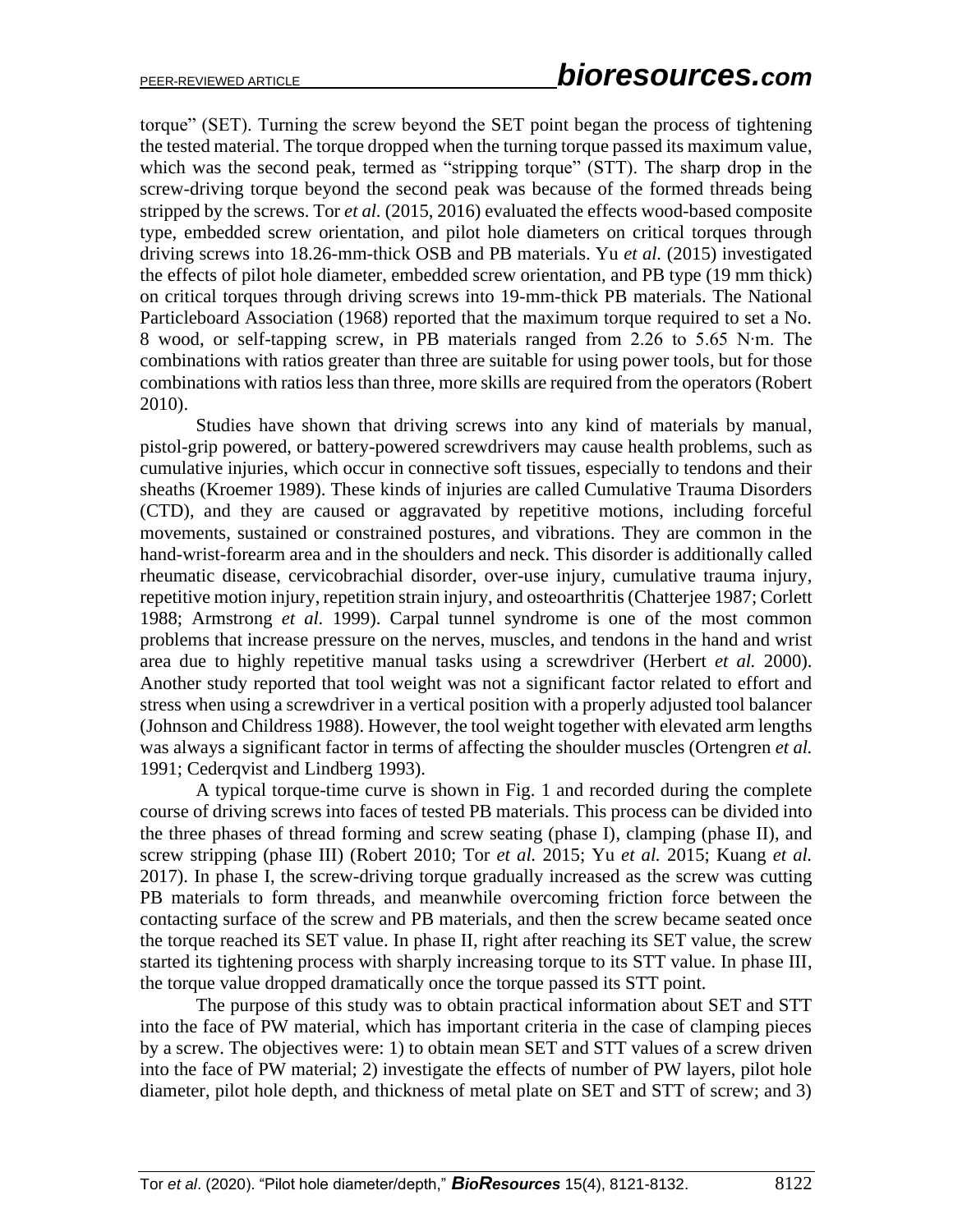estimate the mean SET and STT values of a screw driven into the face of PW material evaluated in this study with a developed estimation equation.



**Fig. 1.** A typical torque-time curve of driving screws into faces of tested particleboard materials (Tor *et al.* 2019)

#### **EXPERIMENTAL**

#### **Materials**

Half-sized aspen (*Populus tremula* L.) PW panels were provided and measured 1250 mm long  $\times$  1250 mm wide from Karabük, Turkey. Two different thicknesses of plywood panels were selected, 11 mm with seven veneer layers and 14 mm with nine veneer layers (Fig. 2).



**Fig. 2.** Dimensions of the PW face specimen: a) test specimen with 7 layers and 7.5- and 10-mmthick metal plate on it; b) test specimen with 7 layers and 7.5- and 10-mm-thick metal plate on it; c) the view from the top of the PW specimen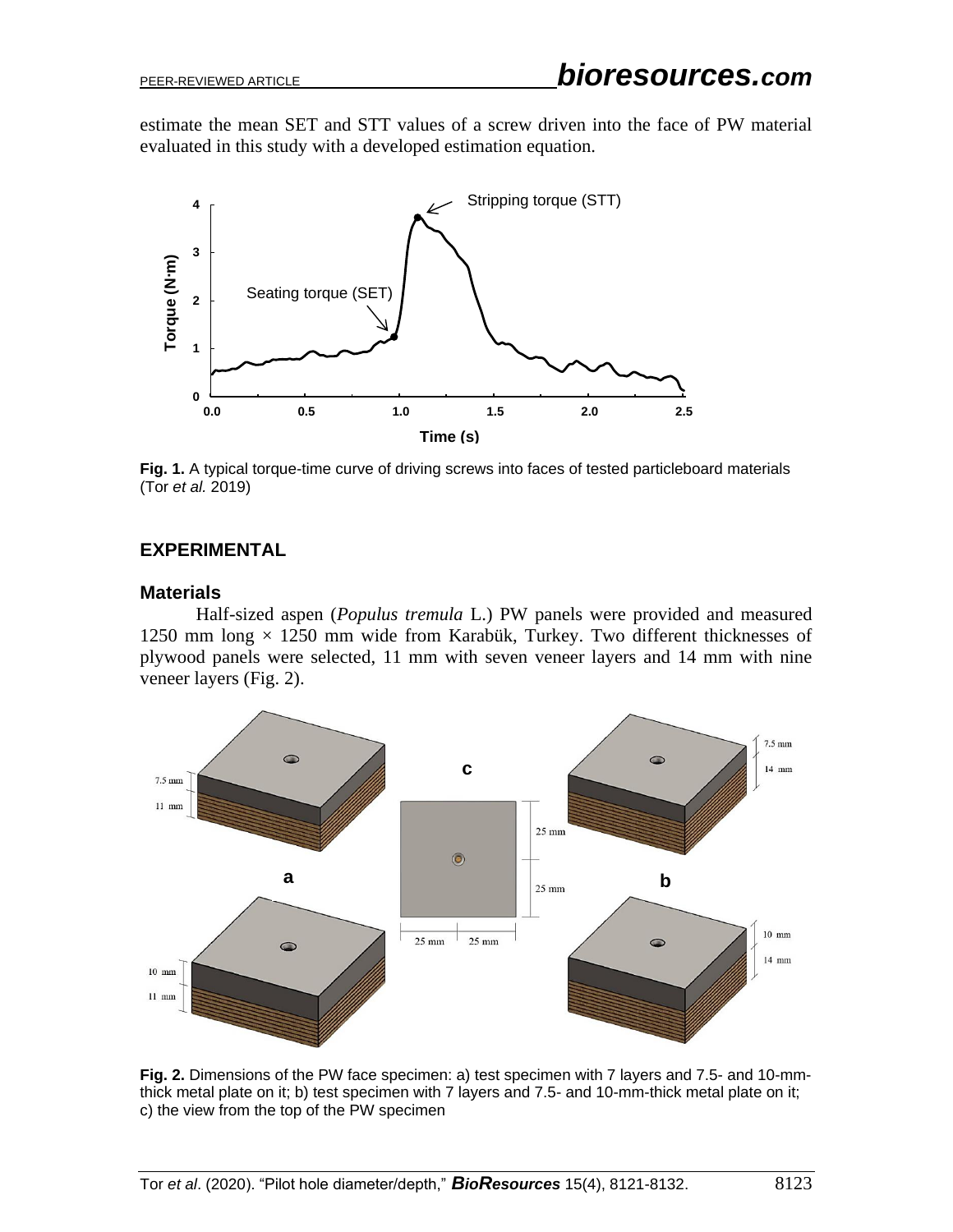The configuration and dimensions of a screw are shown in Fig. 3 and Table 1, respectively. The testing block had dimensions of 50 mm in width  $\times$  50 mm in length. The 7.5-mm- and 10-mm-thick metal blocks were made of aluminium and had a 3.5-mm deep countersink in the middle to ensure consistent thickness of the metal plate. As consequence, the screw penetration into the material was 17.5 mm for the specimen with the 7.5-mmthick metal plate on top, and 15 mm for the specimen with 10-mm-thick metal plate on top. Flathead low-carbon-steel wood screws were used for this study (ANSI/ASME B18.6.1 2016) and each screw was used only once.



**Fig. 3.** Configuration of a wood screw

|                                                        | Length<br>(mm) | <b>Head Angle</b> | Head<br><b>Height</b><br>(mm) | Head<br><b>Diameter</b><br>(mm) | <b>Diameter</b><br>(mm) | Number of<br><b>Threads</b> |  |
|--------------------------------------------------------|----------------|-------------------|-------------------------------|---------------------------------|-------------------------|-----------------------------|--|
| Actual dimensions                                      | 3.3(2)         | 6.85(2)           | 3.52(1)                       | 12                              |                         |                             |  |
| Values in parentheses are coefficient of variation (%) |                |                   |                               |                                 |                         |                             |  |

## **Experimental Design**

A four-factor factorial experiment was designed with 10 replications per combination to evaluate treatment factors on SET and STT when driving screws into the face of PW. The four factors were number of PW layers, pilot hole diameter, pilot hole depth, and thickness of the metal plate.

The complete interaction model for the four-factor completely randomized design is given as Eq. 1,

$$
Y_{ijklm} = \mu + \alpha_i + \beta_j + \gamma_k + \delta_l + (\alpha \beta)_{ij} + (\alpha \gamma)_{ik} + (\alpha \delta)_{il} + (\beta \gamma)_{jk} +
$$
  

$$
(\beta \delta)_{jl} + (\gamma \delta)_{kl} + (\alpha \beta \gamma)_{ijk} + (\alpha \beta \delta)_{ijl} + (\alpha \gamma \delta)_{ikl} + (\beta \gamma \delta)_{jkl} + (\alpha \beta \gamma \delta)_{ijkl} + \varepsilon_{ijklm}
$$
 (1)

where *Υ*ijklm is the screw-driving torque, *µ* is overall mean of SET and STT (N∙m), *α*<sup>i</sup> is a continuous variable representing the effect of number of PW layers ( $i = 7$  and 9 layers),  $\beta_i$ is a continuous variable representing the effect of pilot hole diameter  $(i = 3.0$  and 3.5 mm),  $\gamma_k$  is a continuous variable representing the effect of pilot hole depth ( $k = 60$  and 80% of specimen thickness),  $\delta_l$  is a continuous variable representing the effect of thickness of metal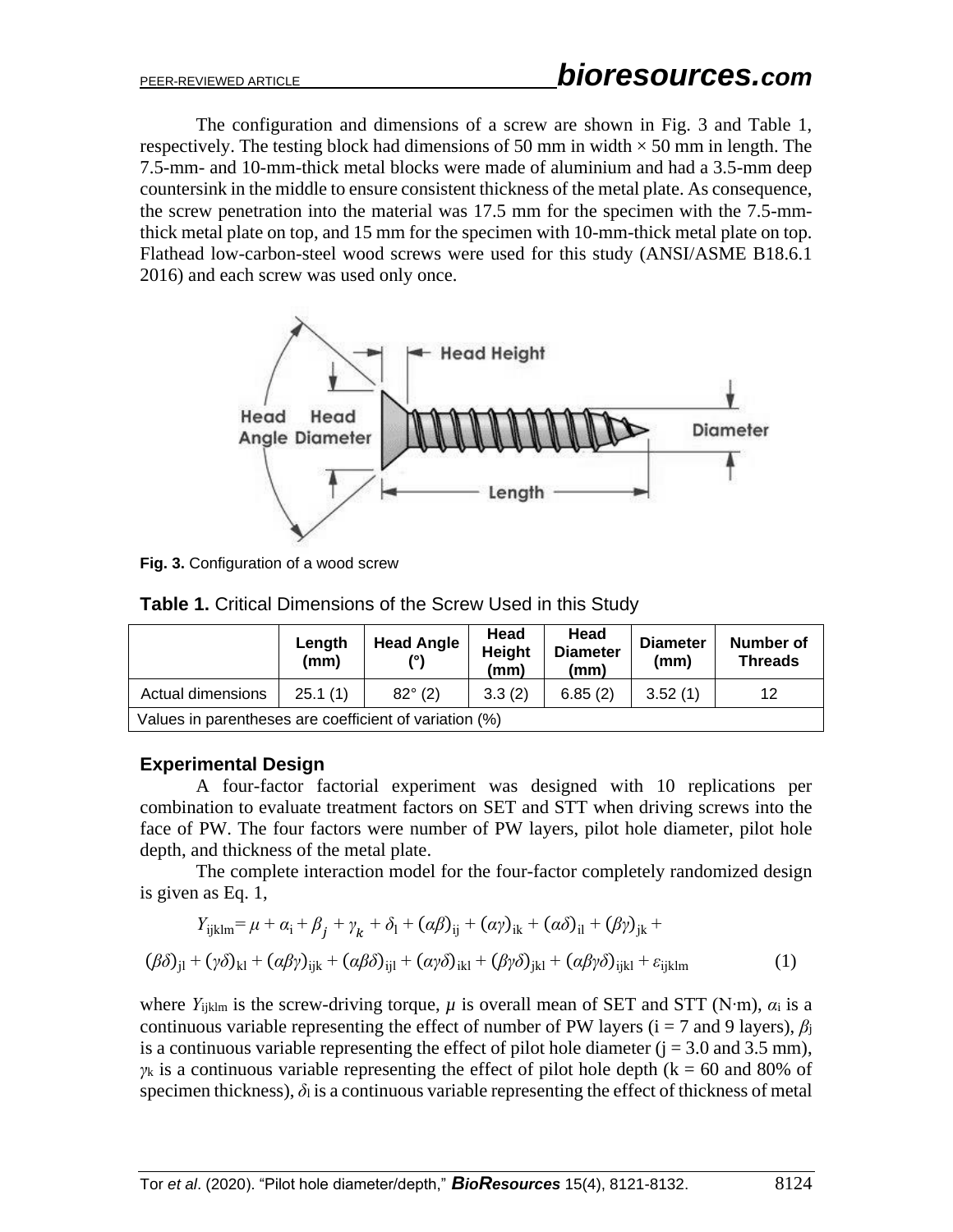plate  $(l = 7.5$  and 10 mm),  $\varepsilon_{jklm}$  is a random term, and m =10 replicates, the rest of the terms are two-factor, three-factor, and four-factor interactions.

The face of a specimen was the PW panel surface. Thus, a total of 160 screwdriving tests were performed on 160 PW testing blocks, and 320 data points for torques were collected. The protected least significant difference (LSD) multiple comparison procedure was also performed, followed by an analysis of variance (ANOVA) to compare the means and whether there was any significant interaction between the factors. Otherwise, the main effects were observed. All the statistical analyses were performed at a 5% significance level. All data were statistically analysed (SAS 9.4, SAS Institute, Cary, NC, USA).

#### **Specimen Preparation and Torque Measurement**

All testing blocks were cut from half-size sheets and conditioned at  $20 \pm 3$  °C and  $65 \pm 5\%$  relative humidity in a climate chamber for two weeks in accordance with ASTM 1761-06 (2010).

The pilot holes were drilled into the surface of each testing block to guide to the screws in accordance with ASTM D4442-92 (2010) and ASTM D1037-06 (2010). The pilot hole diameters were 3.0 and 3.2 mm, while the pilot hole depths were 60 and 80% of total thickness of the specimens. All torque measurements were performed immediately after the pilot holes had been drilled into the PW face testing blocks.

The torque measurement apparatus consisted of three different Kraft form adjustable torque screwdrivers, varied based on the torque ranges (Wera, Wuppertal, Germany). The torque-controlled screwdrivers had ranges from 0.3 to 1.2 N∙m, 1.2 to 3.0 N∙m, and 3.0 to 6.0 N∙m (Fig. 4). They were adjusted by hand to the required torque value. They had distinctly audible and noticeable excess-load signals when the required torque was reached. The measurement accuracy was within  $\pm$  6% accordance with the standard of ISO 6789-2 (2017).



**Fig. 4.** (a) Pre-set torques from 0.1 to 1.2 N∙m; (b) 1.2 to 3.0 N∙m; and (c) 3.0 to 6.0 N∙m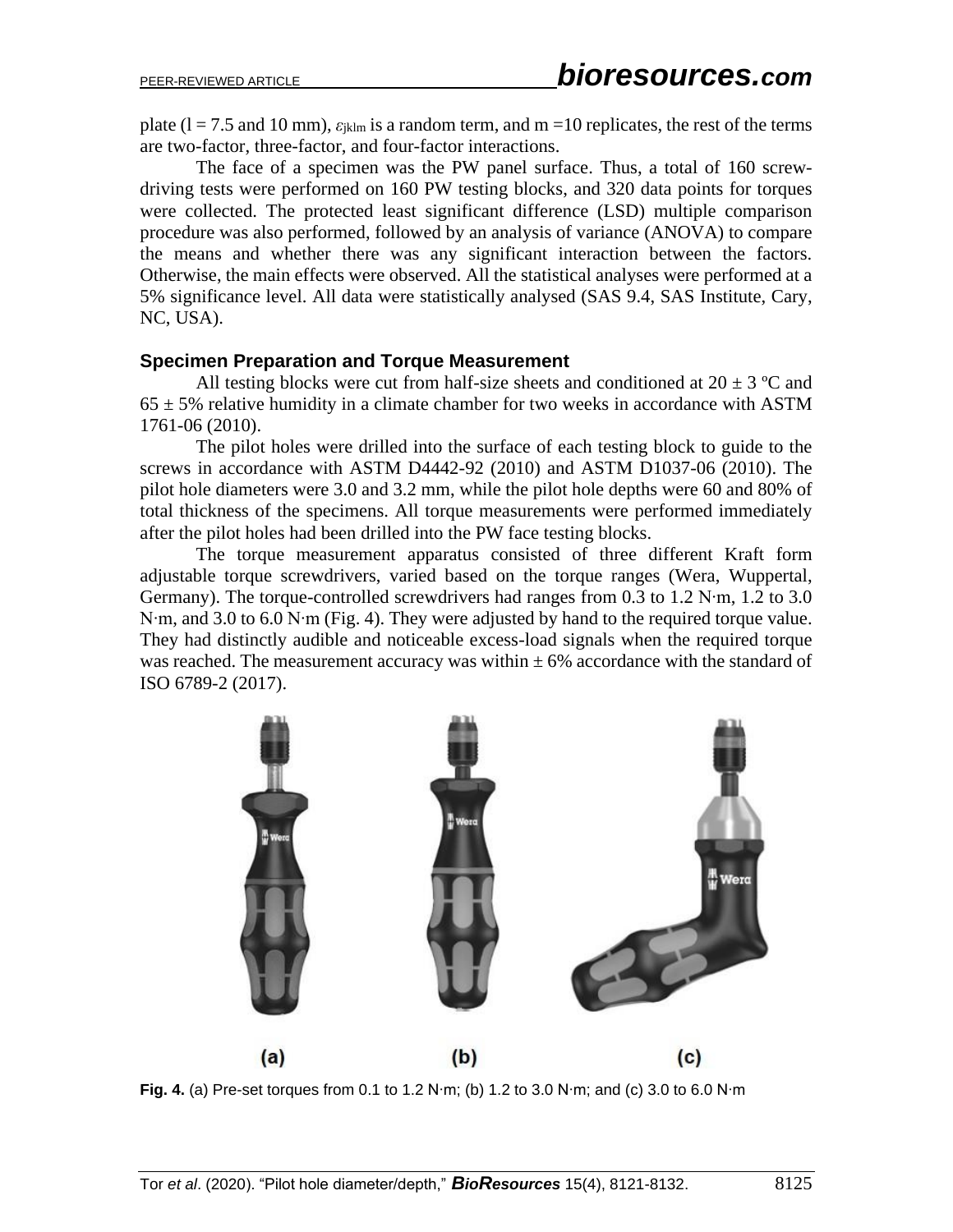## **RESULTS AND DISCUSSION**

#### **Mean Driving Torque Comparisons**

The mean SET and STT values of driving screws into faces of PW materials for each treatment combination of thickness of metal plate by pilot hole diameter, by number of PW layers, and by pilot hole depth were evaluated in this study (Table 2). Table 2 also shows the ratio between STT and SET.

The mean SET values ranged from 0.31 to 0.69 N∙m, whereas mean STT values ranged from 0.495 to 4.7 N∙m. The ratios of STT/SET were between 2 and 5 in PW with seven layers, whereas the ratios were between 4 and 7 in PW with 9 layers. In one study, it was indicated that there was a need for more skilled and trained operators to drive screws into the material when the ration of STT/SET was lower than three (Robert 2010). The ratios greater than 3 are suitable for high volume production with power tools (Robert 2010).

Table 2 indicates that the STT had higher values than SET. Therefore, the ANOVA and mean comparisons were performed on SET and STT to test whether any difference existed between the groups. A four-factor ANOVA was performed using general linear model (GLM) procedure for each data set at the 5% significance level to analyse the four main effects, and their interactions on the means of SET and STT for driving screws into faces of the evaluated PW material. Table 3 summarizes ANOVA results obtained from the GLM procedure performed on SET and STT data sets within each of two pilot hole diameter levels.

| <b>Number</b>   | <b>Pilot Hole</b>       | <b>Pilot Hole</b>   | <b>Thickness</b>                                       |               | Torque Type (N·m) |                         |  |
|-----------------|-------------------------|---------------------|--------------------------------------------------------|---------------|-------------------|-------------------------|--|
| οf<br>Layers    | <b>Diameter</b><br>(mm) | <b>Depth</b><br>(%) | of Metal<br>Plate (mm)                                 | <b>SET</b>    | <b>STT</b>        | Ratio<br><b>STT/SET</b> |  |
| 3               | 60                      | 7.5                 | 0.360(14)                                              | 1.440 (17)    | 4                 |                         |  |
|                 |                         | 10                  | 0.465(14)                                              | 1.620(8)      | 3                 |                         |  |
|                 |                         |                     | 7.5                                                    | 0.325(8)      | 1.025(14)         | 3                       |  |
| $\overline{7}$  |                         | 80                  | 10                                                     | 0.350(7)      | 1.530(8)          | 5                       |  |
|                 |                         |                     | 7.5                                                    | 0.335(7)      | 1.155(10)         | 3                       |  |
|                 |                         | 60                  | 10                                                     | 0.505(6)      | 1.295(10)         | 3                       |  |
|                 | 3.5                     | 80                  | 7.5                                                    | 0.305(7)      | 0.495(11)         | $\overline{2}$          |  |
|                 |                         |                     | 10                                                     | 0.320(8)      | 1.150(9)          | 4                       |  |
| 3.0<br>9<br>3.5 |                         | 7.5                 | 0.620(6)                                               | 3.800(3)      | 6                 |                         |  |
|                 |                         | 60                  | 10                                                     | 0.690(10)     | 4.700(7)          | $\overline{7}$          |  |
|                 |                         |                     | 7.5                                                    | 0.305(5)      | 1.440 (16)        | 5                       |  |
|                 |                         | 80                  | 10                                                     | 0.420<br>(13) | 1.610(16)         | 4                       |  |
|                 |                         |                     | 7.5                                                    | 0.485(8)      | 3.200(6)          | $\overline{7}$          |  |
|                 |                         | 60                  | 10                                                     | 0.580(17)     | 4.200(9)          | $\overline{7}$          |  |
|                 |                         |                     | 7.5                                                    | 0.300(1)      | 1.150(13)         | 4                       |  |
|                 |                         | 80                  | 10                                                     | 0.315(8)      | 1.325(11)         | 4                       |  |
|                 |                         |                     | Values in parentheses are coefficient of variation (%) |               |                   |                         |  |

**Table 2.** Mean Values of SET and STT of Driving Screws into Faces of Particleboard Materials Evaluated in this Study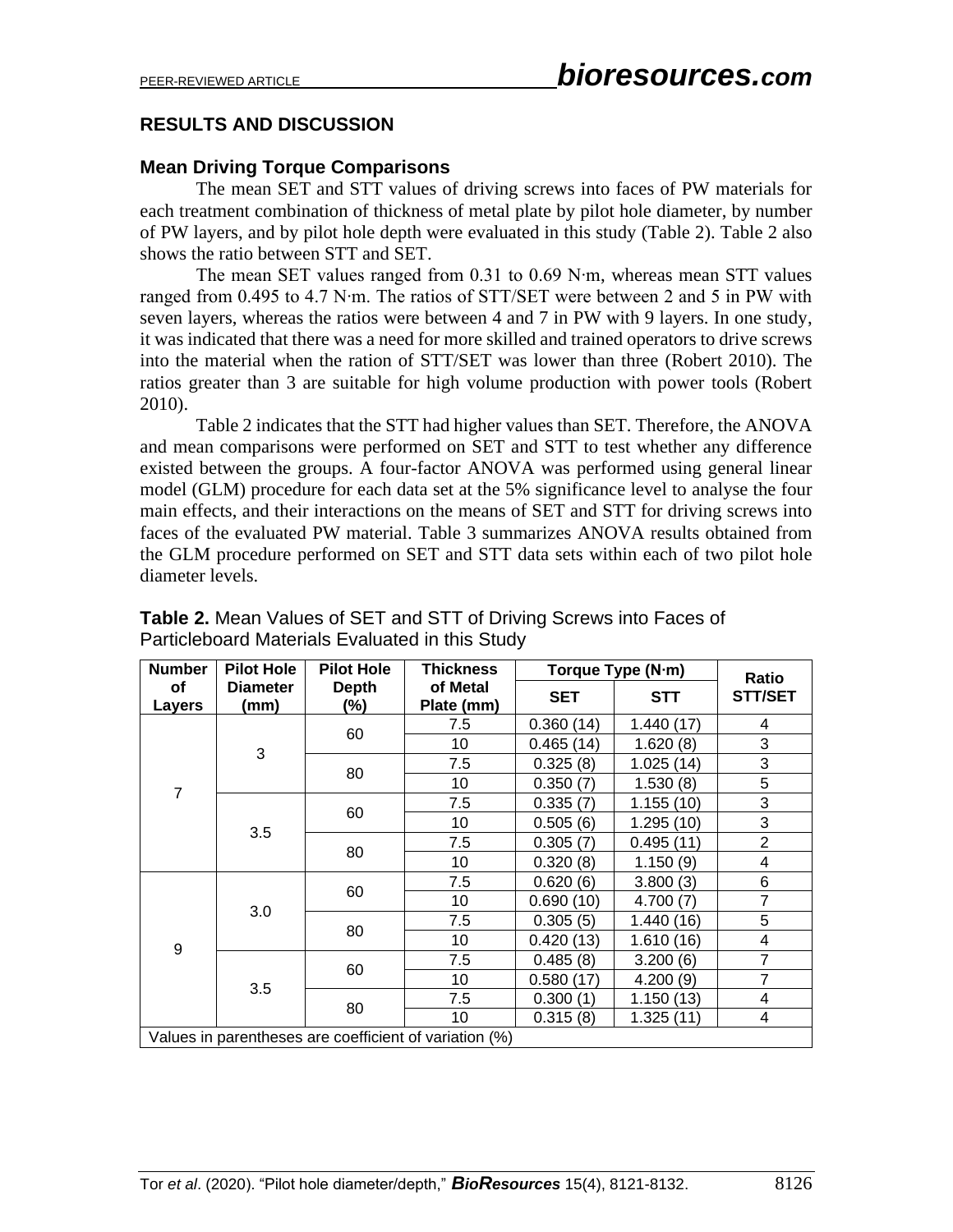**Table 3.** Summary of ANOVA Results Obtained from the GLM Procedure Performed on Three Factors for SET and STT Data Sets within Each of Two Pilot Hole Diameters

| <b>Source</b>            | <b>SET</b>     |                         |                 | <b>STT</b>             |
|--------------------------|----------------|-------------------------|-----------------|------------------------|
|                          | <b>F-value</b> | p-value                 | <b>F-value</b>  | p-value                |
| Number of layers         | 180.16         | < 0.0001                | 2177.18         | < 0.0001               |
| Pilot hole diameter      | 48.72          | < 0.0001                | 161.94          | < 0.0001               |
| Pilot hole depth         | 119.18         | < 0.0001                | 220.12          | < 0.0001               |
| Thickness of metal plate | 627.76         | < 0.0001                | 2166.05         | < 0.0001               |
| 2-way interaction        | 0.13 to 143.78 | 0.7209 to $<$<br>0.0001 | 0.38 to 1303.61 | $0.5380$ to $< 0.0001$ |
| 3-way interaction        | 5.41 to 12.81  | 0.0241 to<br>0.0005     | 0.01 to 91.00   | $0.9841$ to $< 0.0001$ |
| 4-way interaction        | 0.80           | 0.3724                  | 1.29            | 0.2582                 |

In addition, four main effects of each of SET and STT were statistically significant with their p-values of  $\leq 0.0001$ . Further checking of the magnitudes of F-values for all significant factors in the SET data sets indicated that the thickness of metal plate had a much greater F-value of 627.76 than number of layers, with an F-value of 180.16, pilot hole depth with an F-value of 119.18, and pilot hole diameter with an F-value of 48.72 (Table 3). For the STT data set, the number of layers had a much greater F-value of 2177.18 than thickness of metal plate, with an F-value of 2166.05, pilot hole depth with F-value of 220.12, and pilot hole diameter with an F-value of 161.94 (Table 3).

This could imply that the significance of the thickness of the metal plate and the number of PW layers effect on SET and STT was much stronger than the other two factors of pilot hole diameter and pilot hole depth. Hence, the thickness of metal plate effect on SET and STT was evaluated relative to the mean comparisons of the main effects. The mean comparison results indicated that in general, the specimen with the 10-mm-thick metal plate had a significantly higher SET and STT than corresponding ones with the 7.5 mm-thick metal plate for all 16 combinations evaluated. The effects of pilot hole diameter and pilot hole depth on the SET and STT values of screws used for each of the two data sets in Table 4 were analysed by considering its corresponding non-significant four-way interaction, because the nature of conclusions from interpretation of main effects depend on the relative magnitudes of the interaction and individual main effects (Freund *et al.* 2010). Mean comparison results of SET and STT for thickness of metal plate, number of PW layers, pilot hole diameter, and pilot hole depth were summarized in Tables 4, 5, 6, and 7, respectively. These results were based on a one-way classification created with 16 treatment combinations with respect to the four-factor interaction for each data set.

The protected LSD multiple comparisons procedure at the 5% significance level was performed to compute the smallest significant difference among the means, as if these means had been the only means to be compared, and to declare significant any difference greater than the LSD value. The LSD values of 0.039 and 0.1755 N∙m were used to determine mean differences among different treatments for SET and STT data sets (Table 4). Tables 4, 5, 6, and 7 show the mean comparisons by using a single LSD value of 0.039 and 0.1755 N∙m for SET and STT data sets, respectively.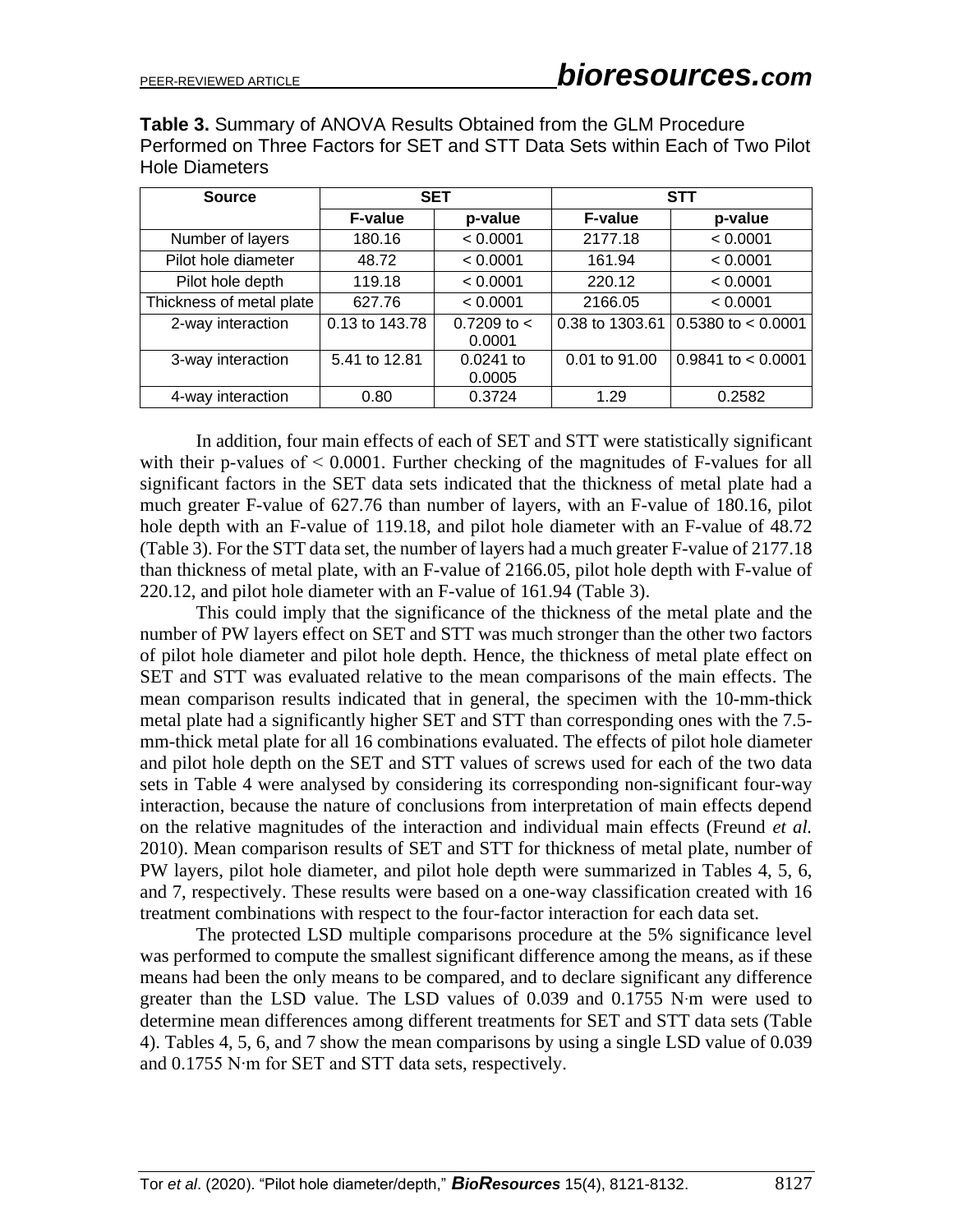#### **Thickness of Metal Plate Effects**

Table 4 demonstrates the mean comparison of SET and STT for the specimen with the thickness of metal plate compared to the factors of number of layers, pilot hole depth, and pilot hole diameter. The results indicated that the SET and STT were lower in the specimens with the 7.5-mm-thick metal plate used compared with the 10-mm-thick metal plate used in all combinations. There was no significant difference in SET of the specimens with 7.5-mm- and 10-mm-thick metal plates used in which the pilot hole depth was 80% of the total thickness of the specimen in all pilot hole diameters and number of layers, except for one case. The SET was statistically higher in the 9 layered specimens with the 10-mm metal plate used than the corresponding one with the 3-mm pilot hole diameter.

**Table 4.** Mean Comparisons of SET and STT for Thickness of Metal Plate Within Each Combination of Pilot Hole Depth, Pilot Hole Diameter, and Number of Layers

|                               |                                                                                               |                                          | Torque Type (N·m)             |         |            |         |  |  |  |
|-------------------------------|-----------------------------------------------------------------------------------------------|------------------------------------------|-------------------------------|---------|------------|---------|--|--|--|
| <b>Number</b><br>οf<br>Layers | <b>Pilot Hole</b><br><b>Diameter</b>                                                          | <b>Pilot Hole</b><br><b>Depth</b><br>(%) | <b>SET</b>                    |         | <b>STT</b> |         |  |  |  |
|                               | (mm)                                                                                          |                                          | Thickness of metal plate (mm) |         |            |         |  |  |  |
|                               |                                                                                               |                                          | 7.5                           | 10      | 7.5        | 10      |  |  |  |
|                               |                                                                                               | 60                                       | 0.36(B)                       | 0.47(A) | 1.44(B)    | 1.62(A) |  |  |  |
| 3.0<br>7<br>3.5               |                                                                                               | 80                                       | 0.33(A)                       | 0.35(A) | 1.03(B)    | 1.53(A) |  |  |  |
|                               |                                                                                               | 60                                       | 0.34(B)                       | 0.51(A) | 1.16(A)    | 1.30(A) |  |  |  |
|                               |                                                                                               | 80                                       | 0.31(A)                       | 0.32(A) | 0.50(B)    | 1.15(A) |  |  |  |
|                               |                                                                                               | 60                                       | 0.62(B)                       | 0.69(A) | 3.80(B)    | 4.70(A) |  |  |  |
| 3.0<br>9<br>3.5               |                                                                                               | 80                                       | 0.31(B)                       | 0.42(A) | 1.44(A)    | 1.61(A) |  |  |  |
|                               |                                                                                               | 60                                       | 0.49(B)                       | 0.58(A) | 3.20(B)    | 4.20(A) |  |  |  |
|                               |                                                                                               | 80                                       | 0.30(A)                       | 0.32(A) | 1.15(A)    | 1.33(A) |  |  |  |
|                               | Means with the same capital letter in the same row are not statistically significant at the 5 |                                          |                               |         |            |         |  |  |  |

percent level

**Table 5.** Mean Comparisons of SET and STT for Number of Layers Within Each Combination of Pilot Hole Depth, Thickness of Metal Plate, and Pilot Hole **Diameter** 

| <b>Pilot</b>                    |                        |                        | Torque Type (N·m)                                                                               |         |            |            |  |  |
|---------------------------------|------------------------|------------------------|-------------------------------------------------------------------------------------------------|---------|------------|------------|--|--|
| Hole<br><b>Diameter</b><br>(mm) | <b>Thickness</b>       | <b>Pilot Hole</b>      | <b>SET</b>                                                                                      |         | <b>STT</b> |            |  |  |
|                                 | of Metal<br>Plate (mm) | <b>Depth</b><br>$(\%)$ | <b>Number of Layers</b>                                                                         |         |            |            |  |  |
|                                 |                        |                        | 7                                                                                               | 9       |            | 9          |  |  |
|                                 | 7.5                    | 60                     | 0.36(B)                                                                                         | 0.62(A) | 1.44(B)    | 3.80(A)    |  |  |
| 3.0                             |                        | 80                     | 0.33(A)                                                                                         | 0.31(A) | 1.03(B)    | 1.44 $(A)$ |  |  |
|                                 | 10                     | 60                     | 0.47(B)                                                                                         | 0.69(A) | 1.62(B)    | 4.70 $(A)$ |  |  |
|                                 |                        | 80                     | 0.35(B)                                                                                         | 0.42(A) | 1.53(A)    | 1.61(A)    |  |  |
|                                 | 7.5                    | 60                     | 0.34(B)                                                                                         | 0.49(A) | 1.16(B)    | 3.20(A)    |  |  |
| 3.5                             |                        | 80                     | 0.31(A)                                                                                         | 0.30(A) | 0.50(B)    | 1.15(A)    |  |  |
|                                 |                        | 60                     | 0.51(B)                                                                                         | 0.58(A) | 1.30(B)    | 4.20 $(A)$ |  |  |
|                                 | 10                     | 80                     | 0.32(A)                                                                                         | 0.32(A) | 1.15(B)    | 1.33(A)    |  |  |
| 5% level                        |                        |                        | Means with the same capital letter and in the same row are not statistically significant at the |         |            |            |  |  |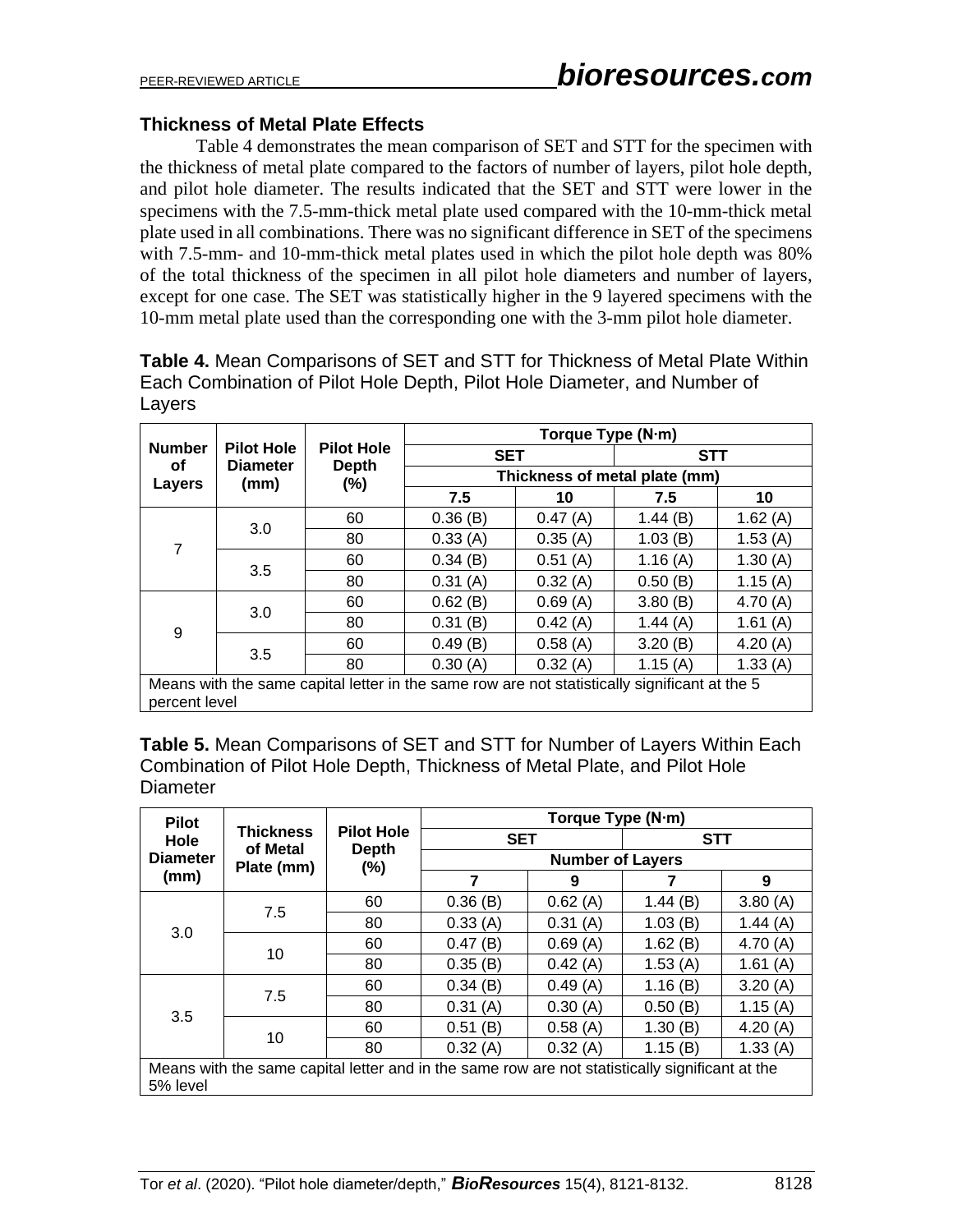#### **Number of Layers' Effects**

The results of mean comparisons indicated that the STT was higher in the 9-layered PW than the corresponding ones with 7 layers in all combinations. The same trend was followed for SET, except in three cases. In these cases, the SET in the specimens constructed with 7 and 9 layers did not statistically differ from each other when 80% pilot hole depth was drilled. In the case of STT, it was almost three times higher in the specimens with 9 layers than the ones with 7 layers when they were drilled at 60% pilot hole depth in the specimens with 10-mm metal plate for both pilot hole diameters (Table 5). This was due to the penetration depth of the screw into the PW material. The thicker PW material held the screw better than the thinner material.

#### **Pilot Hole Diameter Effects**

In general, the mean SET and STT values of screws driven into the face of the PW material drilled by the 3-mm pilot hole diameter were higher than the corresponding ones with the 3.5-mm pilot hole in all treatment combinations (Table 6). The ratio of the 3-mm / 3.5-mm pilot hole diameter ranged from 6 to 31% for the SET values in almost all combinations. This can be explained by the narrower pilot hole diameter, as having 3 mm still provides some room for the screw to be driven into the material to tighten the pieces together. For STT values, the ratio ranged from 12 to 33% in all treatment combinations except for one case in the 7 layered PW when the 80% pilot hole depth used. This case had the ratio of 106%, which can be explained by limited particles in the pilot hole for the screw to hold enough to pull the pieces together.

**Table 6.** Mean Comparisons of SET and STT for Screwdriver Air Pressure Within Each Combination of Pilot Hole Diameter, Thickness of Metal Plate, and Vertical Driving Force

|                               |                              |                                   | Torque Type (N·m)                                                                              |         |            |             |  |  |
|-------------------------------|------------------------------|-----------------------------------|------------------------------------------------------------------------------------------------|---------|------------|-------------|--|--|
| <b>Number</b><br>οf<br>Layers | <b>Thickness</b><br>of Metal | <b>Pilot Hole</b><br><b>Depth</b> | <b>SET</b>                                                                                     |         | <b>STT</b> |             |  |  |
|                               | Plate (mm)                   | $(\% )$                           | <b>Pilot Hole Diameter (mm)</b>                                                                |         |            |             |  |  |
|                               |                              |                                   | 3.0                                                                                            | 3.5     | 3.0        | 3.5         |  |  |
|                               | 7.5                          | 60                                | 0.36(A)                                                                                        | 0.34(A) | 1.44 $(A)$ | 1.16(B)     |  |  |
| 7                             |                              | 80                                | 0.33(A)                                                                                        | 0.31(A) | 1.03(A)    | 0.50(B)     |  |  |
|                               | 10                           | 60                                | 0.47(B)                                                                                        | 0.51(A) | 1.62(A)    | 1.30(B)     |  |  |
|                               |                              | 80                                | 0.35(A)                                                                                        | 0.32(A) | 1.53(A)    | 1.15(B)     |  |  |
| 7.5<br>9<br>10                | 60                           | 0.62(A)                           | 0.49(B)                                                                                        | 3.80(A) | 3.20(B)    |             |  |  |
|                               |                              | 80                                | 0.31(A)                                                                                        | 0.30(A) | 1.44 $(A)$ | 1.15(B)     |  |  |
|                               |                              | 60                                | 0.69(A)                                                                                        | 0.58(B) | 4.70 $(A)$ | (B)<br>4.20 |  |  |
|                               |                              | 80                                | 0.42(A)                                                                                        | 0.32(B) | 1.61 $(A)$ | 1.33(B)     |  |  |
| level                         |                              |                                   | Means with the same capital letter in the same row are not statistically significant at the 5% |         |            |             |  |  |

#### **Pilot Hole Depth Effects**

In general, the SET and STT values of screws driven into the face of the PW material at the dipper pilot hole depth (80%) were lower than the corresponding ones at the 60% pilot hole diameter in all treatment combinations. Mean comparison of SET and STT based on the pilot hole depth demonstrated that there was significant increase in SET and STT values when the pilot hole was drilled from 60% to 80% in the face of the PW material.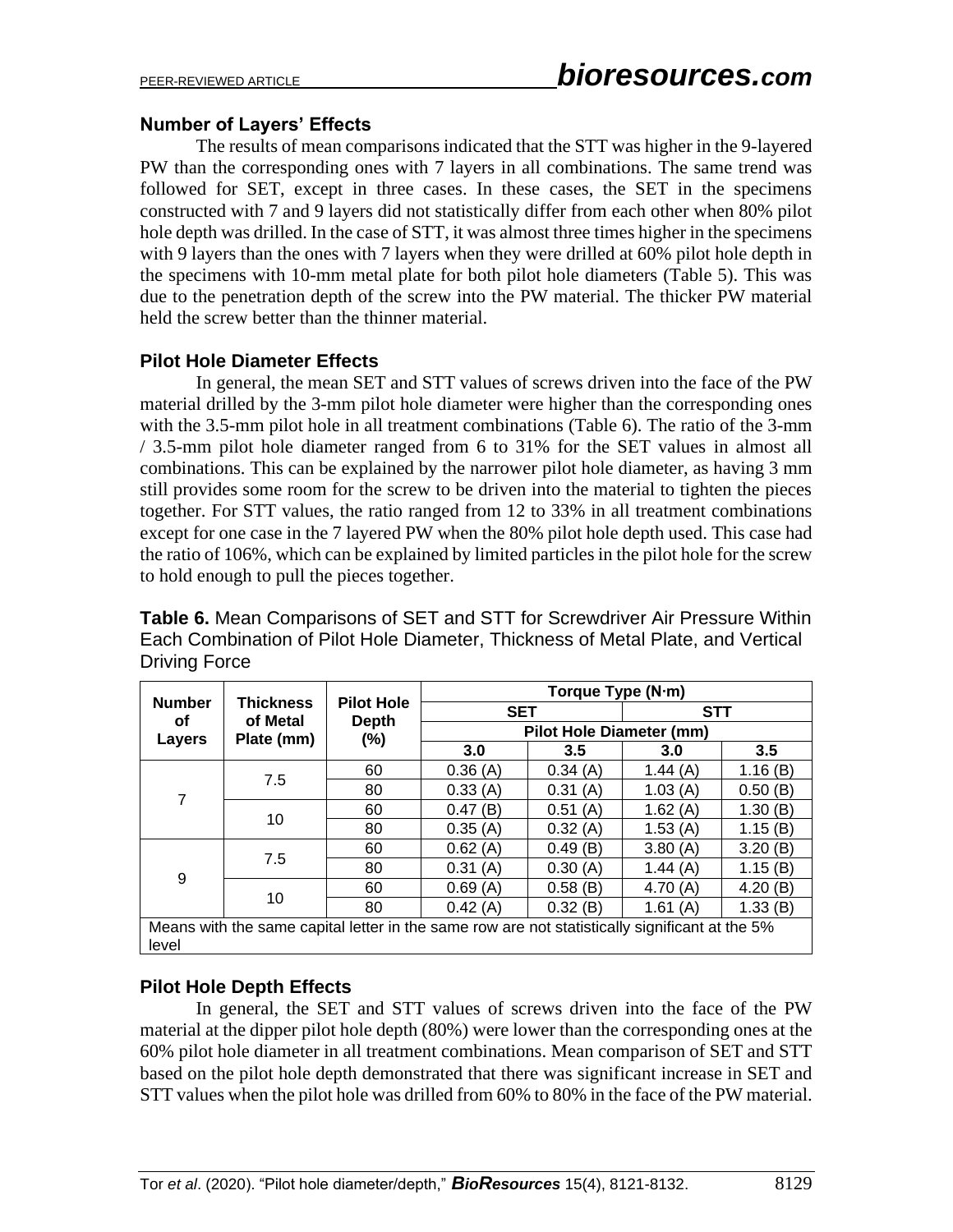The STT values were almost three times higher in the 60% pilot hole depth than the corresponding ones at 80% pilot hole depth at 10 mm thickness of metal plate used by all pilot hole diameters when the screw were driven into the face of 9-layered PW material. Further torqueing the screw into the material can cause damage to the screw and material, which will lose tightening and reduce the STT values.

| <b>Table 7.</b> Mean Comparisons of SET and STT for Screwdriver Air Pressure Within |
|-------------------------------------------------------------------------------------|
| Each Combination of Pilot Hole Diameter, Thickness of Metal Plate, and Vertical     |
| Driving Force                                                                       |

|                               |                                      |                                                                                                | Torque Type (N·m)    |         |            |             |  |  |
|-------------------------------|--------------------------------------|------------------------------------------------------------------------------------------------|----------------------|---------|------------|-------------|--|--|
| <b>Number</b><br>οf<br>Layers | <b>Pilot Hole</b><br><b>Diameter</b> | <b>Thickness</b><br>of Metal                                                                   | <b>SET</b>           |         | <b>STT</b> |             |  |  |
|                               | (mm)                                 | Plate (mm)                                                                                     | Pilot Hole Depth (%) |         |            |             |  |  |
|                               |                                      |                                                                                                | 60                   | 80      | 60         | 80          |  |  |
|                               |                                      | 7.5                                                                                            | 0.36(A)              | 0.33(A) | 1.44 $(A)$ | 1.03(B)     |  |  |
| 7                             | 3.0                                  | 10                                                                                             | 0.47(A)              | 0.35(B) | 1.62 $(A)$ | 1.53(A)     |  |  |
|                               | 3.5                                  | 7.5                                                                                            | 0.34(A)              | 0.31(A) | 1.56(A)    | 0.50(B)     |  |  |
|                               |                                      | 10                                                                                             | 0.51<br>(A)          | 0.32(B) | 1.30 $(A)$ | 1.15(A)     |  |  |
|                               |                                      | 7.5                                                                                            | 0.62(A)              | 0.31(B) | 3.80(A)    | 1.44(B)     |  |  |
|                               | 3.0                                  | 10                                                                                             | 0.69(A)              | 0.42(B) | 4.70(A)    | (B)<br>1.61 |  |  |
| 9                             |                                      | 7.5                                                                                            | 0.49(A)              | 0.30(B) | 3.20(A)    | 1.15(B)     |  |  |
|                               | 3.5                                  | 10                                                                                             | 0.58(A)              | 0.32(B) | 4.20(A)    | 1.33(B)     |  |  |
| level                         |                                      | Means with the same capital letter in the same row are not statistically significant at the 5% |                      |         |            |             |  |  |

## **Prediction Equation**

To quantify the effects of significant factors on SET and STT in the face of PW, the least squares regression technique of using the following power equation (Eq. 2) was proposed to fit to the individual test data points,

$$
T = a \times L^b \times PH^c \times PD^d \times S^e \tag{2}
$$

where *T* is screw-driving torque (N·m), *L* is the number of PW layer, *PH* is pilot hole diameter (mm), PD is the pilot hole depth, *S* is thickness of metal plate (mm), and *a*, *b*, *c*, *d*, and *e* are regression fitting constants. The regression model proposed in this study could be a useful technique for deriving the relationship between screw-driving torques and their significant factors.

| Table 8. Regression Coefficients and Associated $R2$ Values for Derived |  |
|-------------------------------------------------------------------------|--|
| Equations for Screw Driving Torques                                     |  |

| <b>Screwdriving Torques</b> |            |         |            |         |            | D <sub>2</sub> |
|-----------------------------|------------|---------|------------|---------|------------|----------------|
| <b>SET</b>                  | $-0.46868$ | 0.762   | $-0.69348$ | 0.61823 | $-0.57890$ | 0.74           |
|                             | $-0.51974$ | 2.90786 | -1.73938   | 0.96666 | $-1.01100$ | 0.82           |

Table 8 gives the regression coefficients and coefficients of determination  $(R^2)$  of the derived equations for estimating SET and STT values of screw driven into the face of the PW material. The  $R^2$  values of 0.74 and 0.82 for SET and STT, respectively, suggested that derived equations could be useful for estimating mean SET and STT. In general, higher b values, as shown in Table 8, indicate that the number PW layers, which is the thickness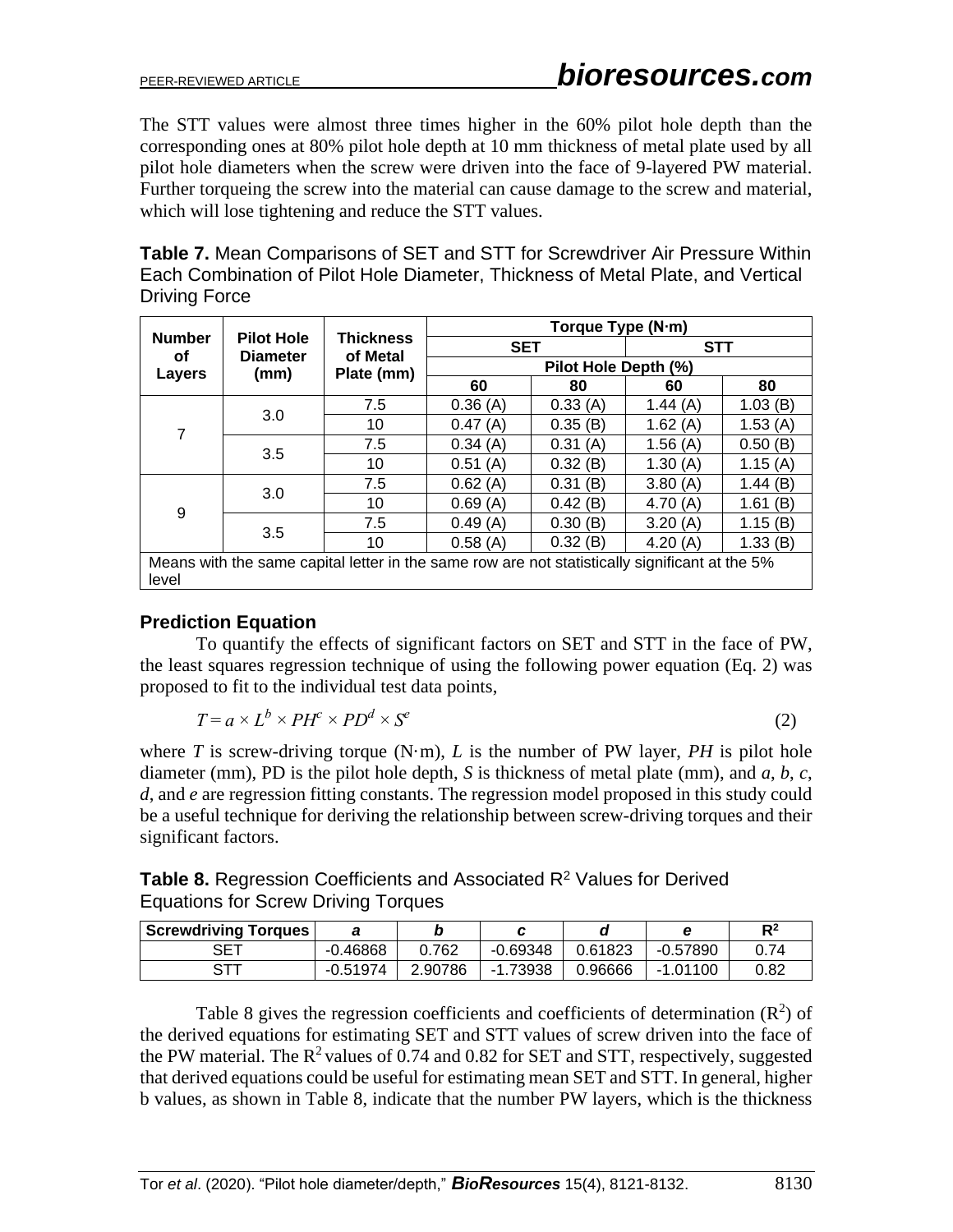of the PW material, affects both the SET and STT followed by the pilot hole depth. The SET and STT are less sensitive to pilot hole diameter and thickness of the metal plate compared to the other two factors.

# **CONCLUSIONS**

- 1. The specimens with the 10-mm-thick metal plate had a significantly higher mean seating torque (SET) and mean stripping torque (STT) than corresponding ones with the 7.5-mm-thick metal plates for all 16 treatment combinations evaluated.
- 2. The SET and STT values of screws driven into the face of 9-layered plywood (PW) were higher than the corresponding ones with 7 layers in all combinations.
- 3. The SET and STT values when using the pilot hole depth of 80% was lower than the corresponding ones at the **60%** pilot hole diameter in all treatment combinations.
- 4. The mean SET and STT obtained in this study could be predicted by the developed estimation equations.
- 5. A power equation was derived for the estimation of SET and STT constants using significant parameters, but it is limited to the PW material used in this study. Further validation is required if these derived equations are useful for general applications in other materials.

## **ACKNOWLEDGMENTS**

This study was funded by the Zhejiang Natural Science Foundation in China (Grant number: LQ18C160002).

# **REFERENCES CITED**

- ANSI/ASME B18.6.1 (2016). "Wood screws (inch series)," American National Standards Institute, New York, NY, USA.
- ASTM D1037-06 (2010). "Standard test methods for evaluating properties of wood-base fiber and particle panel materials," ASTM International, West Conshohocken, PA, USA.
- ASTM D1761-06 (2010). "Standard test method for mechanical fasteners in wood," ASTM International, West Conshohocken, PA, USA.
- ASTM D4442-92 (2010). "Standard test methods for direct moisture content measurement of wood and wood-base materials," ASTM International, West Conshohocken, PA, USA.
- Armstrong, T., Bir, C., Foulke, J., Martin, B., Finsen, L., and Sjogaard, G. (1999). "Muscle responses to simulated torque reactions of hand-held power tools," *Ergonomics* 42(1), 146-159. DOI: 10.1080/001401399185856
- Carroll, M. N. (1970). "Relationship between driving torque and screw-holding strength in particleboard and plywood," *Forest Prod. J.* 20(3), 24-29.